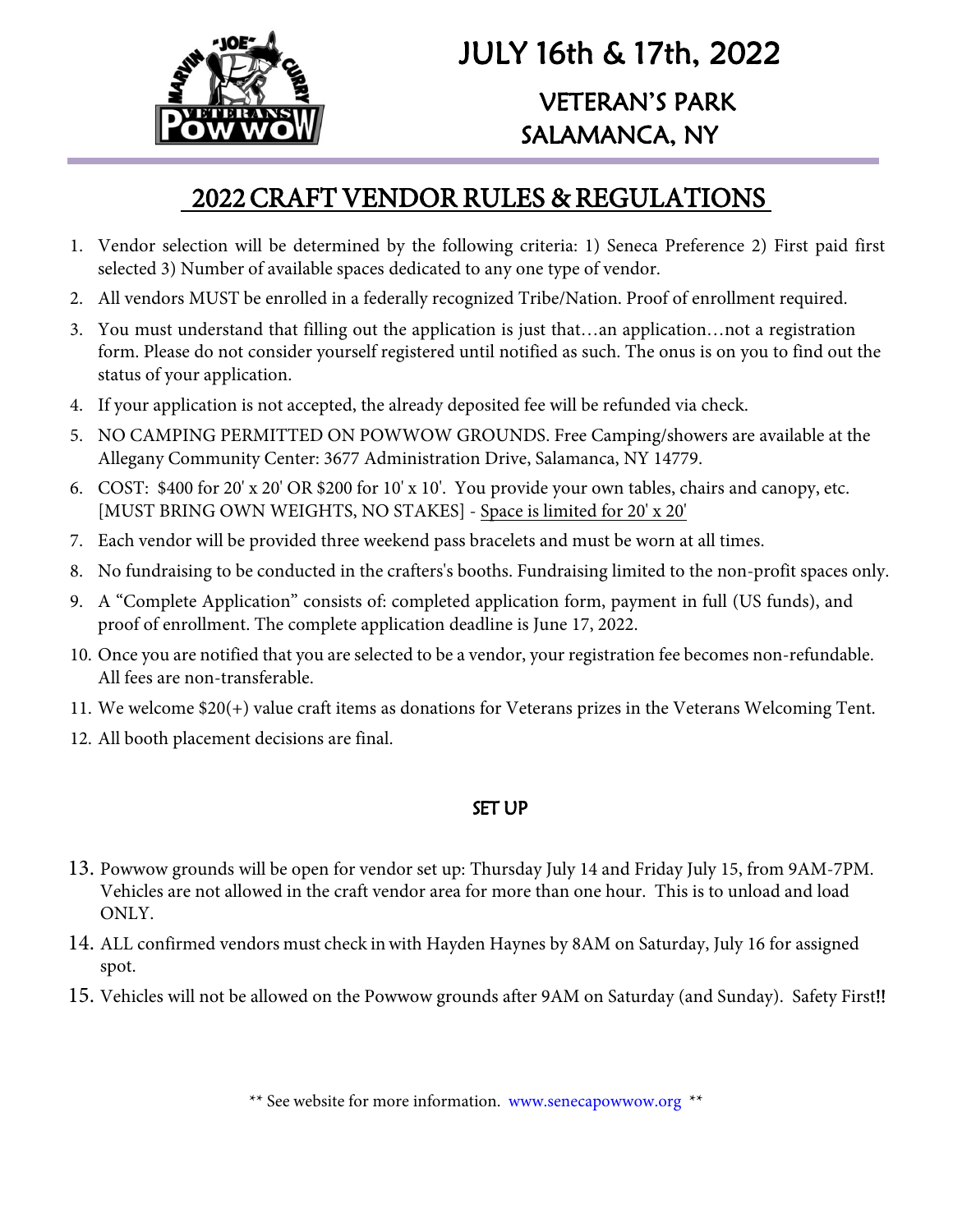#### **INTEGRITY**

- 16. NO smoking, NO pets, NO drugs, NO alcohol permitted in the park. NO vaping or CBD usage on school grounds.
- 17. ONLY quality Native American goods may be sold (e.g. no product from China or Mexico).
- 18. NO Tobacco, False Face or Snapping Turtle Rattles, or any item that is part of any tribe's ceremonial or sacred event may be knowingly allowed to be sold as such.
- 19. Decisions regarding the vendor rules and regulations determined by the Powwow Committee are final.
- 20. Neither the Powwow Committee, nor associated partners and/or affiliates are responsible for lost or stolen items, personal damages or personal injuries which may occur during the powwow.

\*\* See website for more information. www.senecapowwow.org \*\*